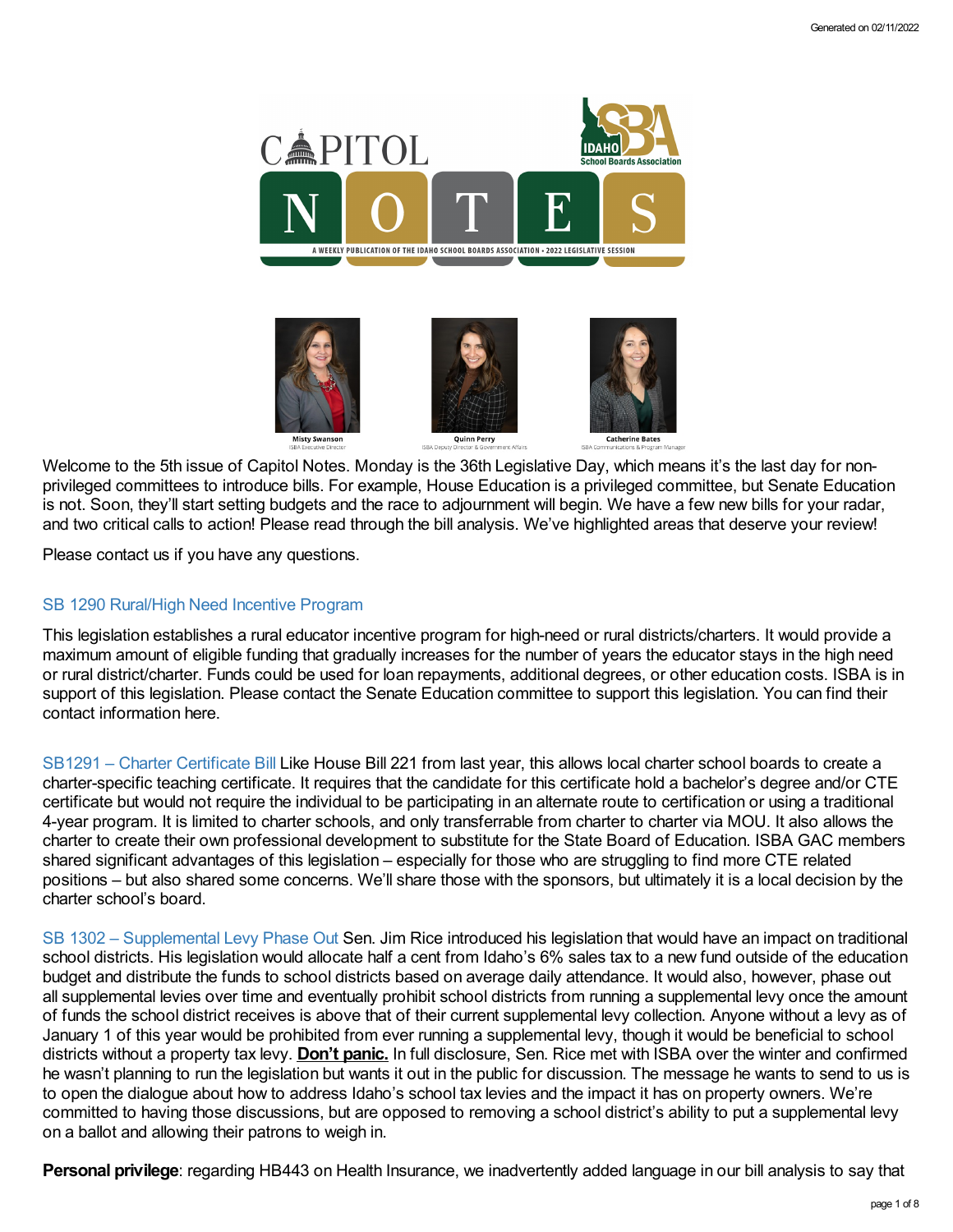all insurance companies were opposed, and that was not true. Both Blue Cross of Idaho and Pacific Source remained neutral. Regence and Select Health testified in opposition, along with the Idaho Freedom Foundation. We apologize for the error.

### **We have two calls to action this week – Bond Limitation Bill & Powerball!**



**HB512** – As a reminder, this would prohibit a school district from re-running a bond for 11 months after it fails to meet the supermajority requirement. It passed out of House State Affairs on Friday on nearly a party-line vote, only Rep. Furniss from Rigby joined the minority party to vote against it, naming the challenges school districts have. It was opposed by ISBA, IASA, and multiple general contractors l as well, who noted that school districts would be faced with significant disadvantages due to labor and inflation costs if they were forced to wait 11 months to re-run a bond. Please contact your House Member over the

weekend, as the bill will likely be debated soon.

**Powerball Funds:** On Friday, the House State Affairs introduced a bill that would allow Idaho to remain in the multi-state lottery association. Without it, Idaho could no longer participate in the extremely popular Powerball program, which has brought in over a billion dollars to public schools in the form of bond/levy equalization and facilities upgrades in the last decade. Please use this link to share comments directly to House State Affairs members in support of maintaining Powerball: Save Idaho's Powerball Game! [\(saveidahopowerball.com\)](https://saveidahopowerball.com/)

**Need help navigating the Idaho Legislature?** To stay up to date on what is happening in the 2022 Legislative Session visit their [website.](https://legislature.idaho.gov/legislators/whosmylegislator/) **A few helpful links:**

Find your legislative representatives [here.](https://legislature.idaho.gov/legislators/whosmylegislator/)

Find the House Committee Agendas [here.](https://legislature.idaho.gov/sessioninfo/agenda/hagenda/)

Find the Senate Committee Agendas [here.](https://legislature.idaho.gov/sessioninfo/agenda/sagenda/)

#### **Color Coded Bill Key:**

Pink: Bills that are urgent | Green: ISBA Sponsored Bill | Yellow: Monitoring - Impact | Blue: Monitoring - No Expected Impact

**Tracking:** Monitoring - No Expected Impact | **H [0592](https://legislature.idaho.gov/sessioninfo/2022/legislation/H0592/) | Adds to existing law to establish the Idaho Workforce Housing Fund and to establish the Idaho Workforce Housing AdvisoryCommission.**

**Introduced:** 02/10/2022 | **Last Action:** Feb 10, 2022 - Introduced, read first time, referred to JRA for Printing

**Our Position:** Support

**Staff Analysis:**

**ISBA Supports this legislation.** This legislation would create an advisory commission who would be tasked with developing, implementing, and maintaining a statewide workforce housing plan. The fund would be created to accept funds appropriated by the legislature, and distribute funds according to the statewide workforce housing plan implemented by the Commission. We know that workforce housing is an issue deeply impacting school districts – in areas rural and urban. This is a step in the right direction to collaborate with other local governments and employers to be able to recruit and retain a workforce in Idaho's schools.

**Tracking:** Monitoring - Impact | **S [1291](https://legislature.idaho.gov/sessioninfo/2022/legislation/S1291/) | Charter Certificate Bill - Amends existing law to provide alternative methods of obtaining certain certifications.**

**Introduced:** 02/10/2022 | **Last Action:** Feb 10, 2022 - Introduced; read first time; referred to JR for Printing

**Our Position:** Neutral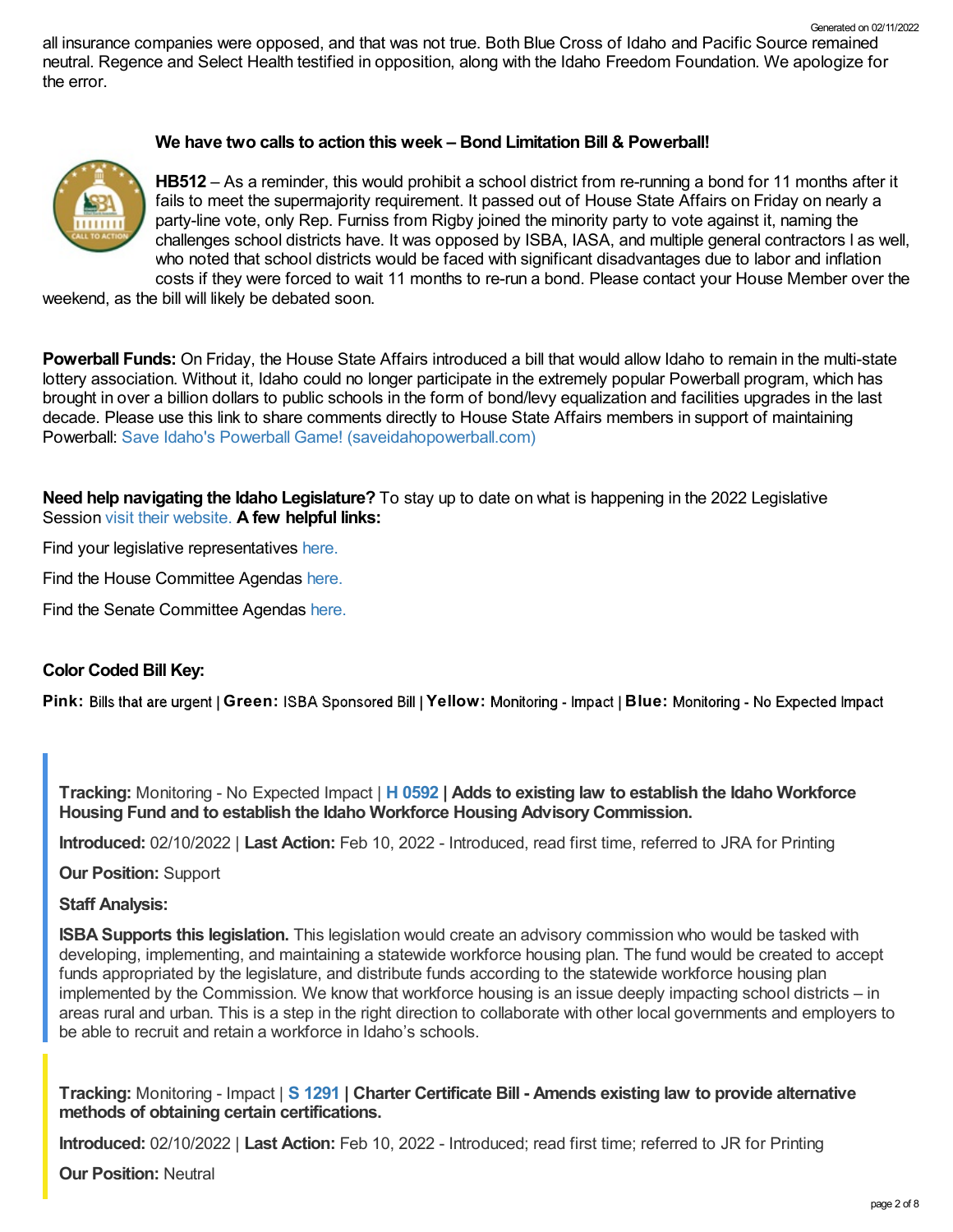## **Staff Analysis:**

ISBA is neutral on this legislation. Like House Bill 221 from last year, this allows local charter school boards to create a charter-specific certificate. Requirements are that you hold a bachelor's degree and/or CTE certificate, but you aren't required to be doing an alternate route to certification. It is only allowed at charter schools, and only transferrable from charter to charter via MOU. It also allows the charter to create their on professional development in substitute of the State Board of Education.

**Tracking:** Monitoring - Impact | **S [1290](https://legislature.idaho.gov/sessioninfo/2022/legislation/S1290/) | Adds to existing law to establish the Rural and Underserved Educator Incentive Program.**

**Introduced:** 02/10/2022 | **Last Action:** Feb 10, 2022 - Introduced; read first time; referred to JR for Printing

## **Our Position:** Support

## **Staff Analysis:**

This bill has bi-partisan support and establishes a rural educator incentive program for high-need or rural districts/charters. It would provide a maximum amount of eligible funding that gradually increases for the number of years the educator stays in the high need or rural district/charter. Funds could be used for loan repayments, additional degrees, or other education costs. Please contact the Senate Education [committee](https://legislature.idaho.gov/sessioninfo/2022/standingcommittees/SEDU/) to support this legislation.

Tracking: Monitoring - Impact | H [0571](https://legislature.idaho.gov/sessioninfo/2022/legislation/H0571/) | Amends existing law to allow school buses to travel up to 70 miles per **hour on the interstate.**

**Introduced:** 02/09/2022 | **Last Action:** Feb 10, 2022 - Reported Printed and Referred to Transportation & Defense

**Our Position:** Neutral

## **Staff Analysis:**

This legislation would supercede Idaho's Standards for School Bus Drivers and allow them to drive 70 miles per house on the interstate, instead of the 65 mile per hour rule currently.

Tracking: Monitoring - Impact | H [0566](https://legislature.idaho.gov/sessioninfo/2022/legislation/H0566/) | Amends existing law to revise the definition of "property or resources" to **clarify their use by political parties.**

**Introduced:** 02/08/2022 | **Last Action:** Feb 09, 2022 - Reported Printed and Referred to State Affairs

## **Our Position:** Neutral

## **Staff Analysis:**

This legislation amends the "Public Integrity in Elections Act" to clarify that public property that during certain times and manners that are available to the general public *may* be used by a political, provided that the space is provided to all political parties in a fair and equal manner.

**Tracking:** Monitoring - Impact | **H [0555](https://legislature.idaho.gov/sessioninfo/2022/legislation/H0555/) | Change to PERSI Contribution for School Employees - Amends, adds to, and repeals existing law to provide for the contribution rates and reemployment of school members.**

**Introduced:** 02/08/2022 | **Last Action:** Feb 09, 2022 - Reported Printed and Referred to Commerce & Human **Resources** 

## **Our Position:** Neutral

# **Staff Analysis:**

After hearing a concern on the cost of Return to Work for certain school employees, PERSI is bringing this which creates a new class for school employees. It doesn't change the contribution rate, but it could allow the PERSI Board to consider a contribution rate. If approved, the PERSI board is prepared to reduce the general member rate but keep the teacher rate the same as it is today. It also allows ALL retired public employees to be eligible for Return to Work – meaning, retired city officials could work for schools without creating an issue on the PERSI fund and vice versa. If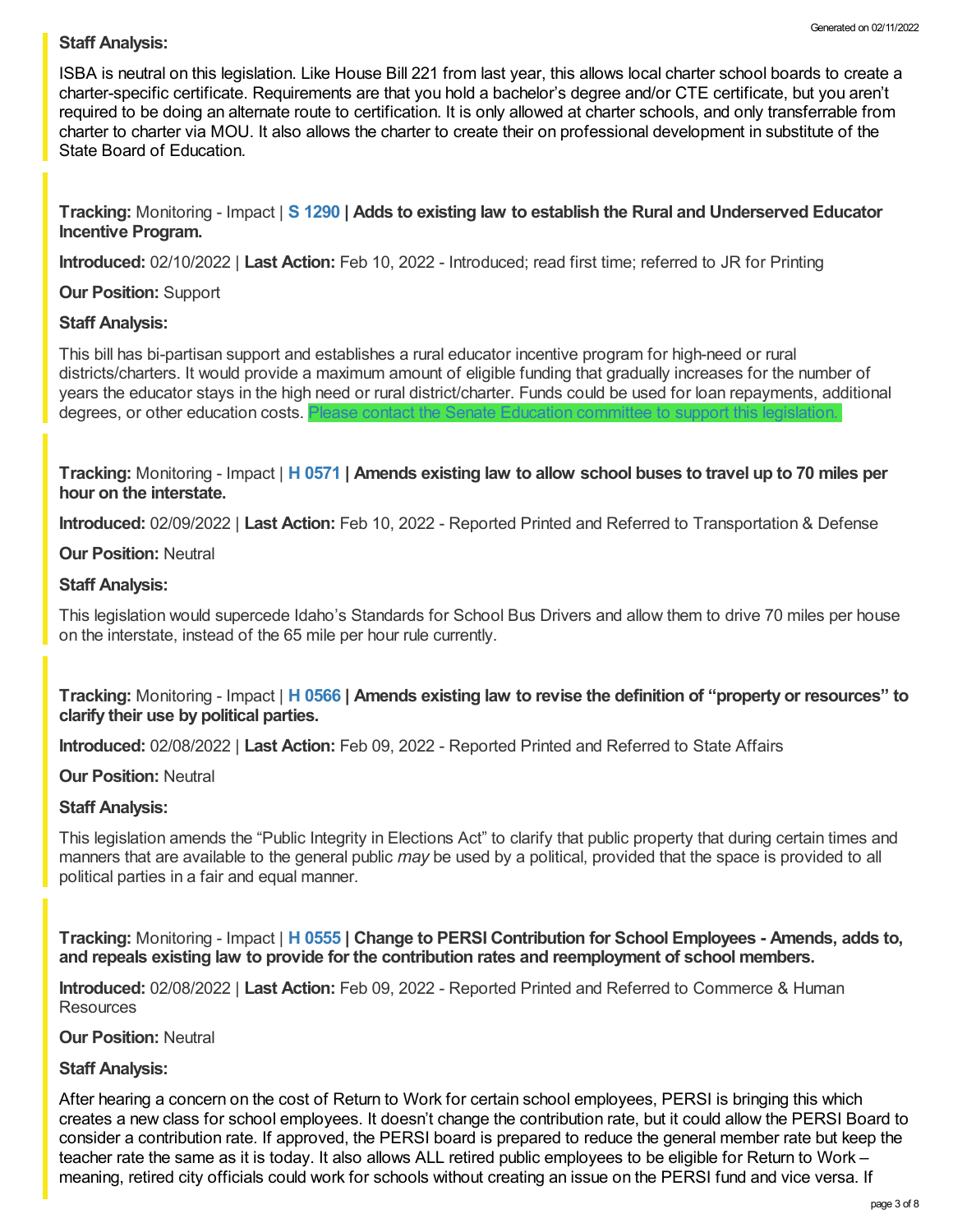**Tracking:** Monitoring - Impact | **S [1280](https://legislature.idaho.gov/sessioninfo/2022/legislation/S1280/) | Amends and adds to existing law to establish programs for dyslexia.**

**Introduced:** 02/08/2022 | **Last Action:** Feb 09, 2022 - Reported Printed; referred to Education

### **Our Position:** Neutral

### **Staff Analysis:**

This legislation has the intended purposes of more readily identifying children who are living with dyslexia. It would first define dyslexia, and then align Idaho's Literacy Achievement and Accountability Act to be assessed for characteristics in dyslexia. It would also establish a list of evidence-based screening and intervention tools for schools to use, and assure educators are receiving professional development and technical assistance for better serving children with dyslexia.

**Tracking:** Monitoring - Impact | **H [0544](https://legislature.idaho.gov/sessioninfo/2022/legislation/H0544/) | Amends existing law to provide for placement on the career ladder of certain staff for those previously certified out of state.**

**Introduced:** 02/07/2022 | **Last Action:** Feb 08, 2022 - Reported Printed and Referred to Education

**Our Position:**

**Staff Analysis:**

**Tracking:** Monitoring - No Expected Impact | **H [0533](https://legislature.idaho.gov/sessioninfo/2022/legislation/H0533/) | Amends existing law to allow for certain employees to continue to receive master educator premiums.**

**Introduced:** 02/04/2022 | **Last Action:** Feb 10, 2022 - Reported out of Committee with Do Pass Recommendation, Filed for Second Reading

**Our Position:** Neutral

#### **Staff Analysis:**

This legislation creates a retroactive clause for approximately 23 school administrators who did the work and *received* the Master Educator Premium, but were ineligible to receive years two or three of the premium once they became an administrator. The Master Educator Premium program was phased out in 2020 when the Advanced Professional Rung was added to the career ladder. It's retroactive and has minimal impact. This legislation passed out of House Education and is on the House Floor.

**Tracking:** Monitoring - Impact | **H [0531](https://legislature.idaho.gov/sessioninfo/2022/legislation/H0531/) | Adds to existing law to provide for the protection of certain monuments and memorials.**

**Introduced:** 02/04/2022 | **Last Action:** Feb 10, 2022 - Reported out of Committee with Do Pass Recommendation, Filed for Second Reading

#### **Our Position:** Oppose

#### **Staff Analysis:**

ISBA is opposed to this bill using the guiding principal of Local Governance, sometimes called Local Control. This legislation would say that no political subdivision can alter, relocate, or remove any historical monument or memorial without the two-thirds vote approval from the Idaho State Historical Society - including bridges, schools, parks, or any other public area. It also requires that the Governor, Speaker of the House, President Pro Tem, and Minority Leadership in the House and Senate to be notified, and it may require them to go before the House and Senate State Affairs committees in the legislature. While we do appreciate that this years' version does allow some exceptions for construction or repair, we believe that local school boards should have the authority to work with their community on these issues, and not rely on a [supermajority](https://legislature.idaho.gov/sessioninfo/2022/standingcommittees/HSTA/) vote of a non-elected body. **Who to contact**: House State Affairs Committee.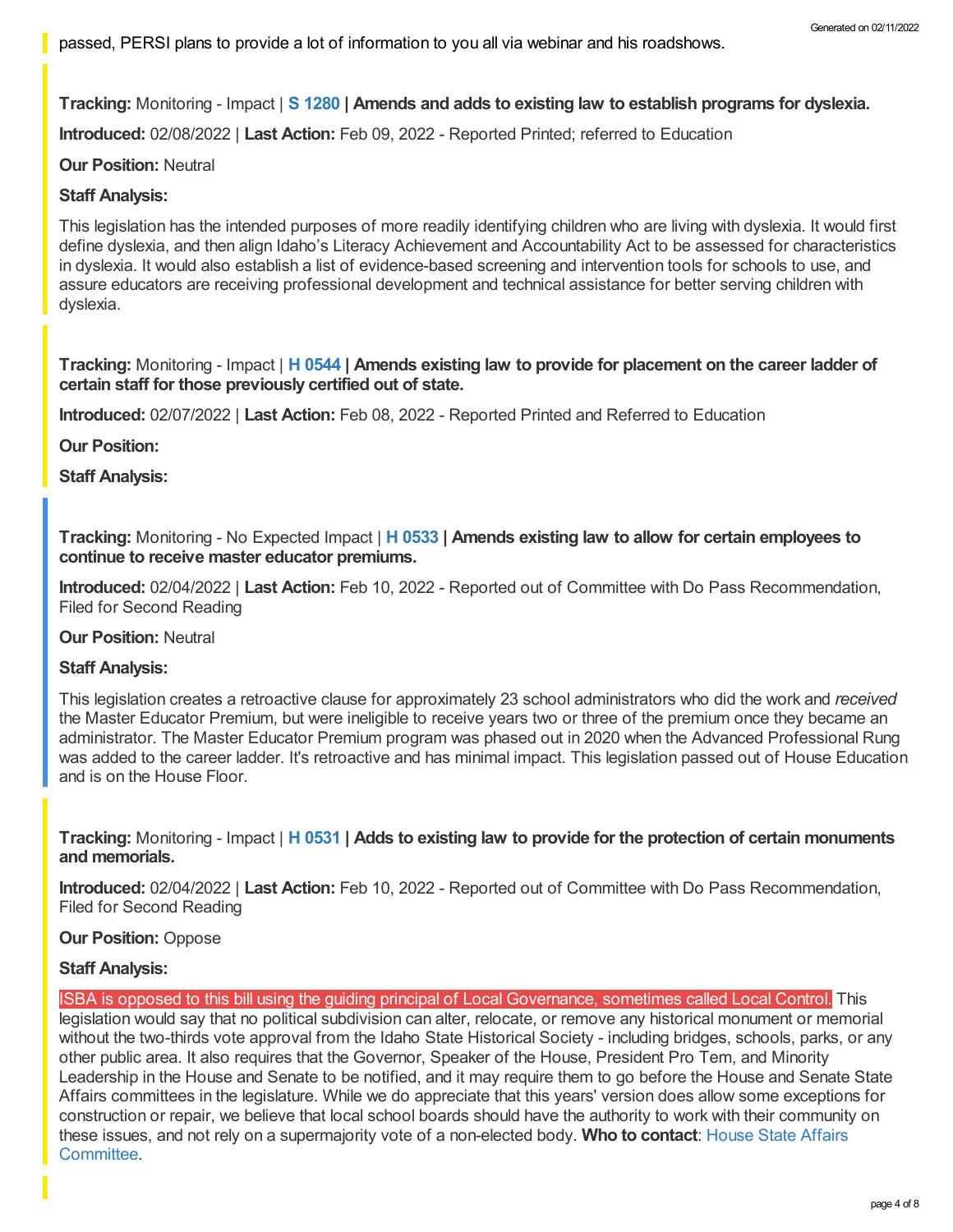Tracking: Monitoring - Impact | S [1271](https://legislature.idaho.gov/sessioninfo/2022/legislation/S1271/) | Paying Down Levies Bill - Amends and adds to existing law to provide for **state support of discretionary spending by school districts.** Generated on 02/11/2022

**Introduced:** 02/04/2022 | **Last Action:** Feb 07, 2022 - Reported Printed; referred to Education

**Our Position:** Support

**Staff Analysis:**

This bill would appropriate additional funds to schools on a per-student for discretionary purposes. However, if a school is collecting a levy, they would be required to use at least 75% of it to provide property tax relief. Everything else would be directed by the school board. ISBA has always advocated for more state support for school districts so there is less reliance on [supplemental](https://legislature.idaho.gov/sessioninfo/2022/standingcommittees/SEDU/) levies just to meet day-to-day operational needs. Please contact the Senate Education committee to support this legislation.

**Tracking:** Monitoring - Impact | **H [0514](https://legislature.idaho.gov/sessioninfo/2022/legislation/H0514/) | Adds to existing law to establish provisions regarding the prohibition of mask mandates.**

**Introduced:** 02/02/2022 | **Last Action:** Feb 10, 2022 - Reported out of Committee with Do Pass Recommendation, Filed for Second Reading

**Our Position:** Oppose

**Staff Analysis:**

ISBA is opposed to this legislation using the principle of Local Governance, sometimes known as Local Control. This legislation would prevent any local government - including school districts and charter schools - from requiring facial coverings or masks. Just like the ISBA would oppose a bill that would mandate the school board to require masks, we are opposed to bills that take away a school board's authority to do so. We believe that local school boards should have the ability to make decisions on these issues the way that they and their community feel is best. **Who to contact:** House State Affairs [Committee.](https://legislature.idaho.gov/sessioninfo/2022/standingcommittees/HSTA/)

**Tracking:** Monitoring - Impact | **H [0512](https://legislature.idaho.gov/sessioninfo/2022/legislation/H0512/) | Amends existing law to prohibit holding another bond election within 11 months of a failed bond election.**

**Introduced:** 02/02/2022 | **Last Action:** Feb 03, 2022 - Reported Printed and Referred to State Affairs

**Our Position:** Oppose

# **Staff Analysis:**

**ISBA is opposed to this legislation and it requires a call to action!** Once again, the House State Affairs committee introduced a bill that would place limits on local officials from placing a failed bond question on the ballot again for 11 months. Our members have brought resolutions for over 2 decades to reduce the supermajority requirement on facility bonds – something that is increasingly more difficult to achieve. This impedes efforts even further. It also came the day after the Joint Legislative Oversight Committee released their report on school facilities – in which they reported many eye-opening findings in their analysis, including an estimation that it would take upwards of \$874 million to get Idaho's school buildings to "good" condition. **Call to Action: Please contact your House Member and ask them to vote** "NO" on this legislation - it has the real and serious impact of impeding our already limited efforts on school **facilities!**

**Tracking:** Monitoring - No Expected Impact | **S [1261](https://legislature.idaho.gov/sessioninfo/2022/legislation/S1261/) | Adds to existing law to provide for the installation of adult content filters on tablets and smart phones.**

**Introduced:** 02/02/2022 | **Last Action:** Feb 03, 2022 - Reported Printed; referred to State Affairs

**Our Position:** Neutral

# **Staff Analysis:**

This legislation would require manufacturers of "Internet Capable Devices" - including tablets, computers, and phones to install and activate technology that enables parents to make filtering decisions for their children.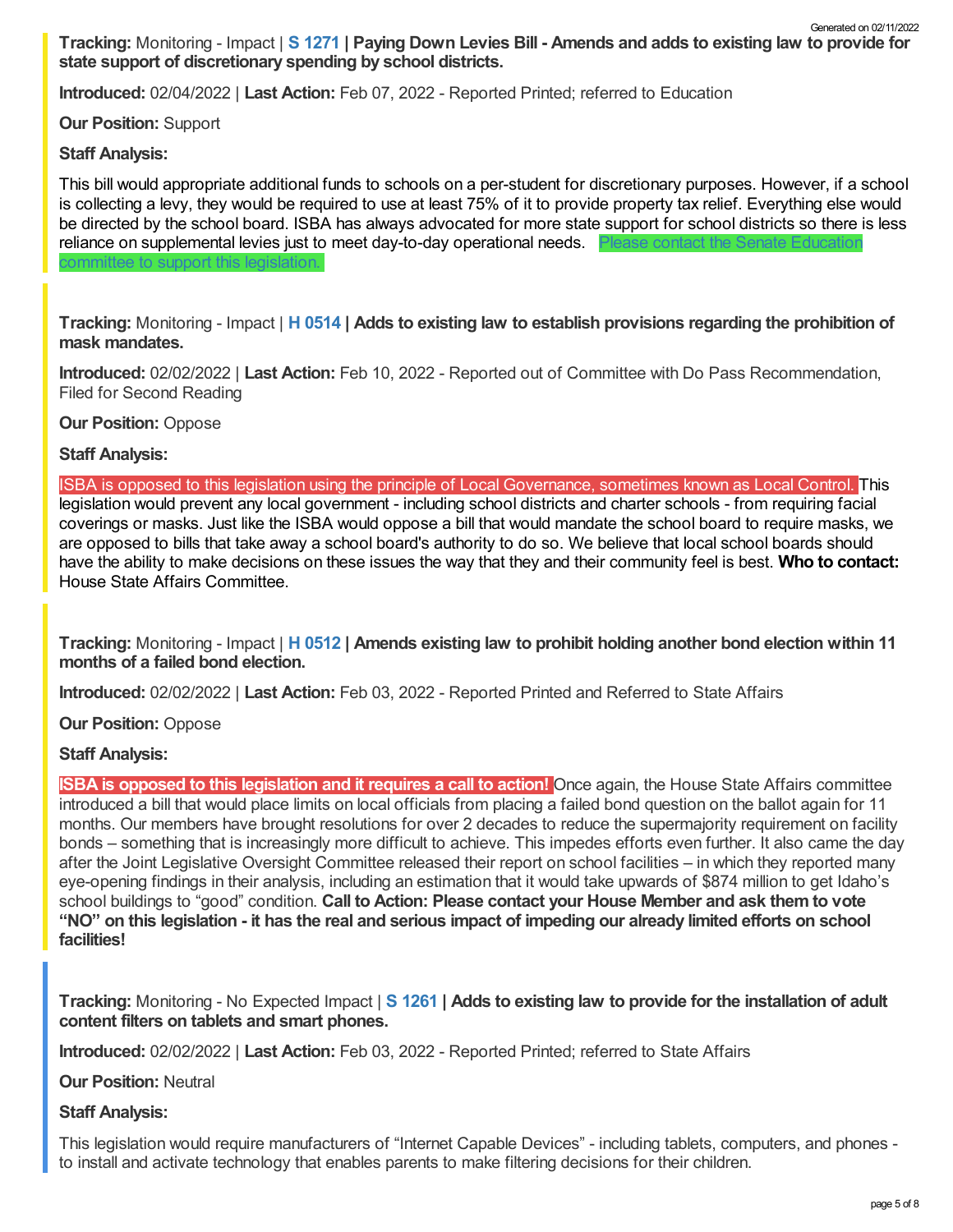**Tracking:** Monitoring - Impact | **S [1255](https://legislature.idaho.gov/sessioninfo/2022/legislation/S1255/) | Amends existing law to establish the Empowering Parents Grant Program, which provides funds to eligible students for certain education expenses.**

**Introduced:** 02/02/2022 | **Last Action:** Feb 10, 2022 - to House

**Our Position:** Support

#### **Staff Analysis:**

This bill replaces SB 1242, and ISBA is now in support of SB1255 - Empowering Parents. Last week, we met with the sponsors about our concerns with the first version. We are grateful that they were amenable to our concerns and amended the bill accordingly. Again, this is a grant program for low-income families to use towards eligible education expenses for their kids. There is an income threshold starting with \$60,000 for the first 30 days, \$75,000 for the next 30 days. The program is open to all households regardless of income after that. Each student would be eligible for a \$1,000 grant, and each family is capped at \$3,000 total. It passed the Senate and now heads to House Education for a hearing.

**Tracking:** Monitoring - Impact | **S [1238](https://legislature.idaho.gov/sessioninfo/2022/legislation/S1238/) | Adds to existing law to establish the self-directed learner designation.**

**Introduced:** 01/26/2022 | **Last Action:** Feb 03, 2022 - Read First Time, Referred to Education

**Our Position:** Support

#### **Staff Analysis:**

ISBA supports this legislation, formerly known as SB1226. This legislation - sponsored by Senate Education Chairman Sen. Steven Thayn (R- Emmett) - allows students to request and teachers to designate students as a self-directed learner.. It's a mastery-type bill that says students can have more flexibility in their day to day schedule, but it would still require them to meet the school or district's graduation requirements. It provides a lot of latitude to teachers and districts to ensure this happens. The biggest piece is that students who are designated are still counted as a 1.0 Full Time Equivalent , so it has no impact on your budget. It passed the Senate, and passed out of House Education unanimously.

**Tracking:** Monitoring - Impact | **H [0461](https://legislature.idaho.gov/sessioninfo/2022/legislation/H0461/) | Amends existing law to revise eligibility requirements for the Armed Forces and Public SafetyOfficer Scholarship.**

**Introduced:** 01/25/2022 | **Last Action:** Feb 10, 2022 - Introduced, read first time; referred to: Education

**Our Position:** Support

## **Staff Analysis:**

This is a bipartisan bill that amends Idaho's scholarship for military families who has a parent or spouse die in combat to add that they can be eligible if their parent or spouse dies in training or in their line of service. The change stems from a recent tragedy where three members of Idaho's National Guard died in a Blackhawk helicopter exercise, and the bill sponsors realized that their children wouldn't be eligible for the scholarship because they didn't die in combat. ISBA supports scholarship opportunities for all students and is in support of this legislation. It passed House Education and will be voted on by the House next week!

**Tracking:** Monitoring - Impact | **H [0444](https://legislature.idaho.gov/sessioninfo/2022/legislation/H0444/) | Amends 2021 session law to extend a sunset date to July 1, 2023.**

**Introduced:** 01/18/2022 | **Last Action:** Feb 10, 2022 - Reported out of Committee with Do Pass Recommendation; Filed for second reading

## **Our Position:** Support

## **Staff Analysis:**

ISBA Supports this legislation. It passed the House and Senate Committee, and is awaiting a full vote in the Senate.

This legislation extends the "sunset" - also known as the 'repeal' date - of the Coronavirus Liability Immunity Act. It protects school districts and charter schools from litigation that arise out of COVID-19 infections. Since it's original passage during the Extraordinary Session of 2020, they have extended the sunset date at least once. This legislation extends it until July 1, 2023, extending it from July 1, 2022.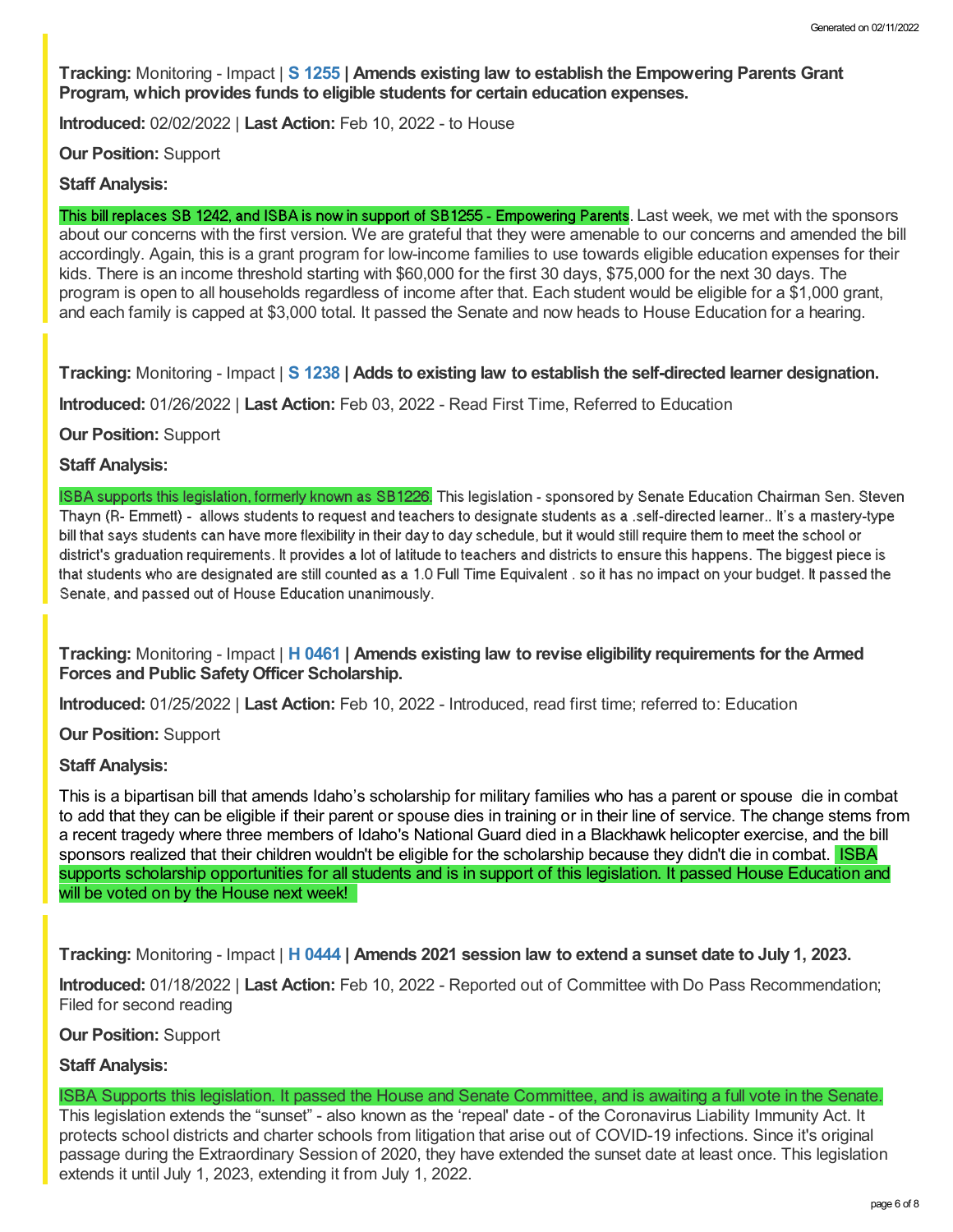## **Tracking:** Urgent | **H [0443](https://legislature.idaho.gov/sessioninfo/2022/legislation/H0443/) | Adds to existing law to create the Public School Health Insurance Fund.**

**Introduced:** 01/18/2022 | **Last Action:** Feb 09, 2022 - Reported Signed by Governor on February 8, 2022 Session Law Chapter 3 Effective: 07/01/2022

**Our Position:** Support

## **Staff Analysis:**

**This bill passed the Senate overwhelmingly, and is now on the Governor's Desk!** This legislation creates a dedicated fund for the purpose of funding the one-time amount required for public schools to buy in to the state's medical and dental insurance plan. The creation of the fund does not *require* school districts and charter schools to buyin to the plan, but creates the necessary resources to do so if you choose. Schools and districts would have two-years to utilize these funds to join the state pool. This has broad support from the Education Stakeholder groups, and is a recommendation from Governor Little. It also has a strong list of bi-partisan co-sponsors. It was opposed by a few insurance companies and the Idaho Freedom Foundation. ISBA has long advocated for the resources necessary for schools to join the state insurance pool - and this would create the opportunity for you to do that. It does also phase out the leadership premium allocation, which we know many have liked. However, it has strong support to offset the loss of these funds with a larger increase in other areas of the public schools budget that can benefit *all* employees. **Please wait for more information from the Idaho Department of Administration for information on the State's health plan.**

**Tracking:** Monitoring - Impact | **H [0438](https://legislature.idaho.gov/sessioninfo/2022/legislation/H0438/) | Amends existing law to revise provisions regarding filling vacant school trustee positions following a recall or resignation resulting from a recall petition.**

**Introduced:** 01/13/2022 | **Last Action:** Jan 14, 2022 - Reported Printed and Referred to State Affairs

**Our Position:** Neutral

## **Staff Analysis:**

No update from last week. This concept - similar to HB350 from the 2021 Session - changes how vacancies are filled following a successful recall election or resignations following the filing of a recall petition. If there is an election date (using the 4 dates for school districts) within 85 days, the vacated seat will remain vacant unfilled until that election. If it is *within* 100 days of an election, the seat shall also remain vacant until the election, in which that newly elected trustee will serve the remainder of that zone's term (unless that zone was already up for re-election on that date, in which they'll fill out the next full term). If more than one trustee is recalled and the Board no longer has a quorum, the county commission will step-in to appoint only one member so that the Board can conduct it's business until the next election. If it's more than 100 days to the next election, the Board may appoint a temporary trustee until a new trustee is elected at the next possible election. **While we have concerns about the complications of this legislation, the ISBAGAC** voted to remain neutral, as we believe that citizens can and should be involved in the process of electing trustees from their respective communities. In addition, school board members are one of the few - if not only public bodies that appoints vacant seats themselves. If you want to express your thoughts or sign up to testify, **contact: House State Affairs [Committee.](https://legislature.idaho.gov/sessioninfo/2022/standingcommittees/HSTA/)**

Tracking: Urgent | H [0437](https://legislature.idaho.gov/sessioninfo/2022/legislation/H0437/) | Adds to existing law to provide for the adoption of the content standards prepared by **the 2020-2021 content standards review committees.**

**Introduced:** 01/13/2022 | **Last Action:** Jan 14, 2022 - Reported Printed and Referred to Education

**Our Position:** Oppose

## **Staff Analysis:**

No update from last week. This legislation would force the State Board of Education - by July 1, 2022 - to adopt and incorporate the draft of the Idaho content stands for English Language Arts and Literacy, Math, and Science prepared by the 2020 - 2021 standards review committee which was completed July 13, 2021. It would also state that each school district and charter school boards have until June 30, 2024 to incorporate curricular materials that correspond with these new content standards. **Based on 2022 ISBA Resolution No. 5, the ISBA is opposed to this legislation.**